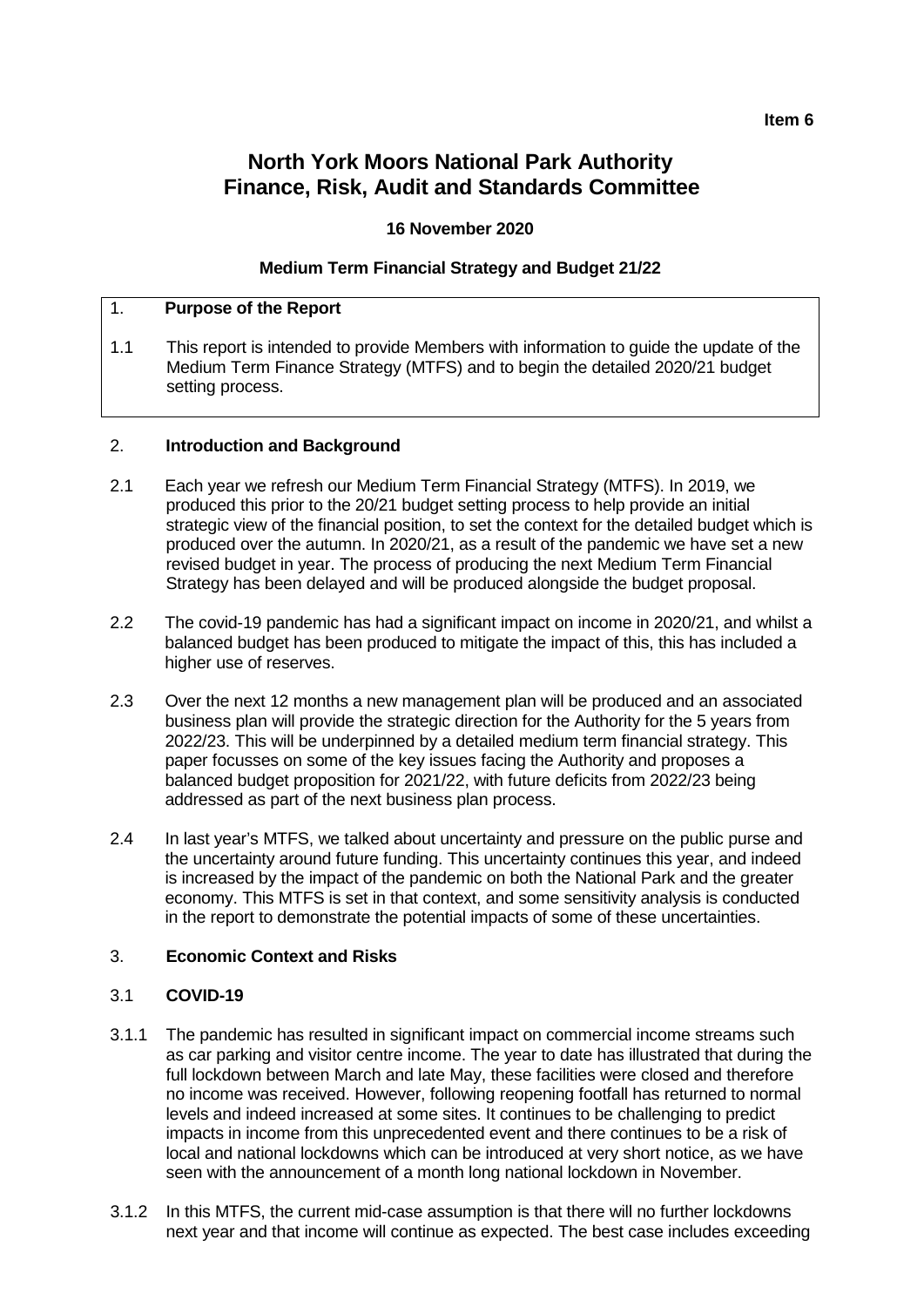the challenging income targets by 10% whilst the worst case represents a 20% shortfall in key income streams which caters for a potential temporary risk of closure of facilities.

## 3.2 **Brexit (EU Funding)**

Whilst the potential impact of a hard Brexit on the economy and public finances may be overshadowed by the effects of the Covid pandemic, Officers continue to watch for developments that may impact on the Authority as we approach the end of the Transitional Period.

#### 3.3 **Landscapes Review**

- 3.3.1 The Protected Landscapes report by Julian Glover was published last autumn; to date it is uncertain how government will respond to the report.
- 3.3.2 The report does contain recommendations that would constitute additional demands of National Park Authorities if the Authorities were asked to implement them. The financial position of the Authority in this report clearly indicates that additional activities with financial implications would need additional funding or would require a change to other priorities and delivery to be able to facilitate this.

## 3.4 **Climate Change & environment**

- 3.4.1 Demand for greater action from protected landscapes remains with the Prime Minister recently committing to protect 30% of the UK's land and to improve the biodiversity value of protected sites. The authority itself will be under pressure to become carbon neutral in the coming years.
- 3.4.2 Potential financial impacts may include commitments to green technology, vehicles and working practices and well as funding progression towards being a carbon neutral authority and doing more in respect of nature recovery. At present 50% of the salary of an officer post is included in the MTFS for 21/22.
- 3.4.3 In 2020/21, recruitment has begun on a shared climate change officer post for 12 months with Scarborough Borough Council to progress this. Members have approved the funding for this from reserves.

#### 3.5 **Inflation and Interest**

- 3.5.1 CPI Inflation at September 2020 is currently 0.7% compared to 1.7% at the same time last year. Low inflation does help notionally to keep costs down with the grant currently frozen, although pressures on particular supply sectors do need to be considered in the current climate. Pay inflation in 20/21 was 2.75% which exceeds the DEFRA grant and therefore increases pressure on the Authority finances. The MTFS assumes 2% increase in pay in future years and 2% inflation on rents, rates and pay award linked contracts. Inflation is not included on spend budgets that are not contracted to inflation increases, which therefore means a cut in budgets in real terms.
- 3.5.2 Interest rate levels have been low for some considerable time resulting in relatively low returns. However, in response to the covid-19 pandemic, the Bank of England has slashed rates to 0.1%. This will reduce returns further until there is an increase in rates which is considered to be unlikely in the next 18 months. Cash balances are also expected to reduce as we spend more of the earmarked reserves, therefore any potential small increases in the base rate are expected to be negated by reducing cash balances. Movements in the base rate are difficult to predict in the current political environment and the uncertainties of Brexit but may be expected to remain very low for the foreseeable future. The MTFS assumes a recovery in interest rates over the period but there is considerable risk that very low rates will continue for some years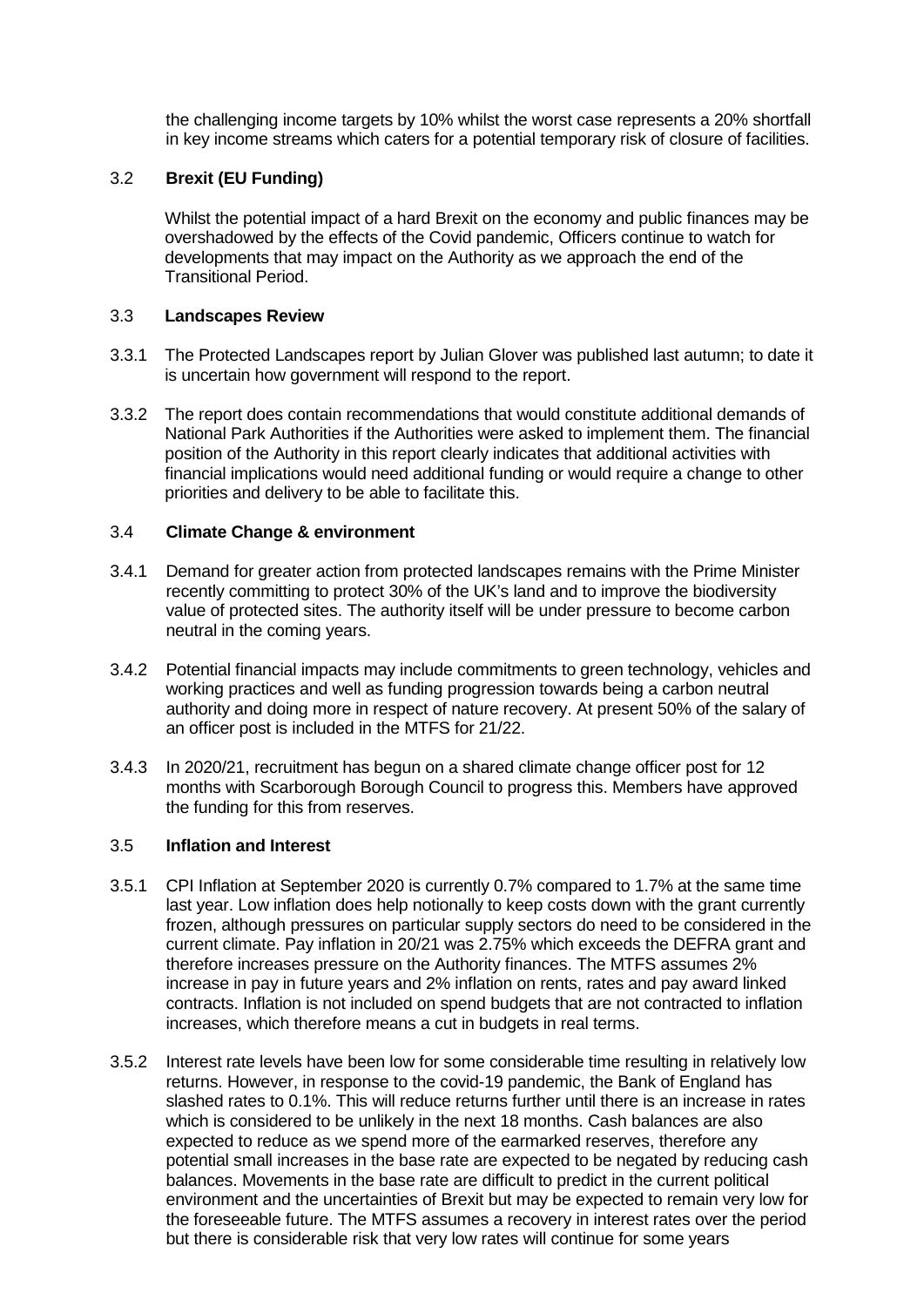# 3.6 **Large Capital Projects**

- 3.6.1 As we increase our resources through external funding, we are starting to deliver larger capital projects; this brings an additional risk in respect of the potential for cost overruns. This risk is mitigated by the Authority through close project management, but it continues to be an increasing risk factor in the Authority budgets. There is no change in the MTFS for this, but project contingencies should always be considered for all financial projections on large projects and an annual assessment of levels of emergency reserves carried out as part of the budget process, including assessment of potential risk from up and coming large scale projects.
- 3.6.2 Some externally funded projects also require a long term legacy plan to sustain the work once the initial grant funded phase is completed. This adds an additional demand on both financial and staff resource. For each individual project, this element is usually a relatively small proportion of the overall project spend but cumulatively, this can start to have a significant impact on our longer term resource requirement. Legacies for Land of Iron and Ryevitalise are already included.
- 3.6.3 Covid-19 has not to date resulted in any increase in costs for externally funded projects, but some delays do have the potential to result in reduced outcomes if there is no additional funding. The providers of external funding have worked with the Authority to amend timelines and outcomes but have not provided additional funding. The MTFS assumes the projects are completed within the current timescales and with the agreed match funding, no additional funding is assumed.

# 3.7 **Property**

- 3.7.1 There remains a property risk, with potential capital works required to our existing portfolio in the next few years. There is currently a reserve set aside that has been previously approved by Members to extend Beaconsfield in order to expand the capacity and improve the facilities at that site.
- 3.7.2 One of the impacts of the pandemic has been the introduction of remote working at the Authority and the ability to reduce the number of people working at key office sites.
- 3.7.3 With this in mind, it seems appropriate to undertake a review of our property portfolio and ways of working to get an understanding how each of our properties are used and how important they are to our priorities and delivering Park purposes plus their current condition and asset plans for the coming years.
- 3.7.4 Funding for future major capital works on our buildings will be needed and as part of the review, options will be looked at including borrowing, contributions from revenue to a smoothing reserve and rationalising of our property portfolio to fund capital works.
- 3.7.5 Considering the potential for changes in our ways of working, the requirement to increase capacity at Beaconsfield will no longer be required, and it is therefore requested that the existing reserve for extending Beaconsfield is changed to become a building reserve to assist with works required across the portfolio.

## 4. **MTFS Summary Position**

4.1 The table below illustrates the current projected outturn for the MTFS based on a midcase scenario for the current level of activity being carried out, with the assumptions illustrated in section 5 of the report. Appendix 3 illustrates the movements between the scenarios. The detailed budget process will be looking at ways to mitigate the indicative deficit.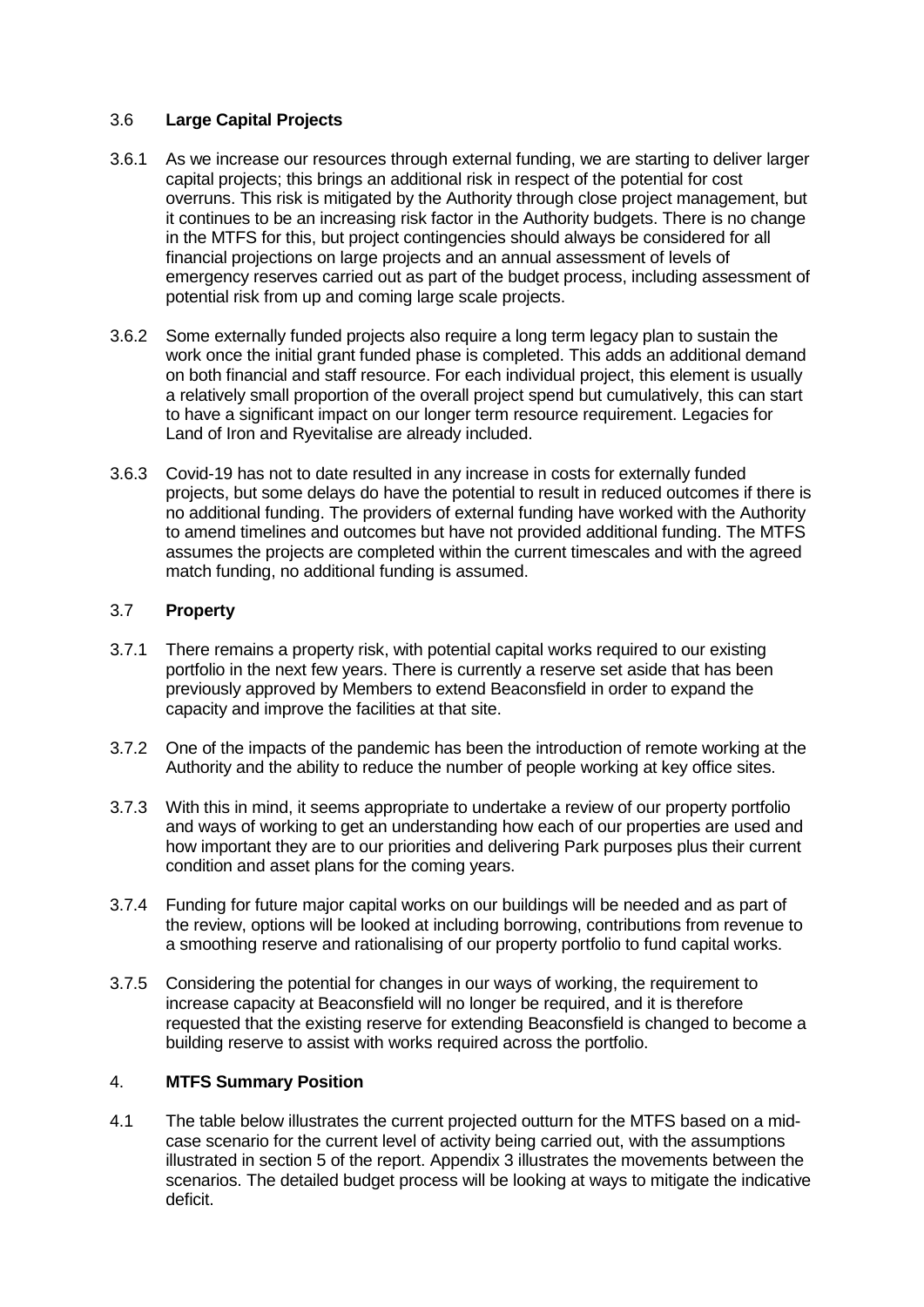|                                 | 21/22 | 22/23 | 23/24 | 24/25 |
|---------------------------------|-------|-------|-------|-------|
| 2021/22 MTFS Deficit mid case   | 362   | 438   | 471   | 487   |
| 2021/22 MTFS Deficit best case  | 104   | 75    | $-12$ | -108  |
| 2021/22 MTFS Deficit worst case | 580   | 685   | 756   | 812.  |

## 5. **Medium Term Financial Strategy – Updated Assumptions**

This section of the report is to provide Members with a high level initial view of the current key assumptions before we enter the process of agreeing the MTFS and setting next year's budget.

#### 5.1 **DEFRA Grant**

4.2

- 5.1.1 A 4 year settlement which included annual inflation of 1.7% ended in 2019/20. Last year following a drawn out process, the Authority received late notification that the grant in 20/21 would be frozen for one year. This was principally as a result of the delay in the overall Government spending review as a result of Brexit.
- 5.1.2 Currently as at November 2020 there is still uncertainty about the DEFRA grant for 2021/22 with no confirmation of what to expect other than the near certainty of a oneyear settlement. The MTFS in this paper assumes frozen grant through the four years, which is a cautious approach until there is more certainty. The Authority had hoped for a positive outcome and a multi-year settlement which will provide more certainty and an ability to plan into the future, but with the delay to the Comprehensive Spending Review, a one year rollover may be the more likely outcome.

| £m         | 20/21 | 21/22 | 22/23 | 23/24 |                                                           |
|------------|-------|-------|-------|-------|-----------------------------------------------------------|
| Best case  | 4.470 | 4.559 | 4.650 | 4.743 | Based on increase of 1.7%, in line with previous CPI      |
| Mid case   | 4.382 | 4.382 | 4.382 | 4.382 | Freeze in the grant                                       |
| Worst case | 4.294 | 4.294 | 4.294 | 4.294 | 2% reduction in the grant in yr 1, then freeze thereafter |

#### 5.2 **Pay and General Inflation**

- 5.2.1 Employee costs are the Authority's single largest item of expenditure, with a budget of £3.4m estimated in 2020/21. Last years MTFS included a pay award assumption of 2% per annum based on the increases of the previous two years after the removal of the sliding scale. Following pressure from Unions, the 2020/21 pay award was settled at 2.75%. When considered alongside the freeze in DEFRA grant this results in a real terms cut.
- 5.2.2 Each 1% change in pay award will increase or decrease the cost to the Authority by £35k based on current employee levels. A number of scenarios are illustrated below.

| Increase of<br>2% (Included<br>in the MTFS)<br>£k | <b>Increase of</b><br>2.5%<br>£k | Increase of<br>3% (worst<br>case)<br>£k |
|---------------------------------------------------|----------------------------------|-----------------------------------------|
| 70                                                | 86                               | 105                                     |

5.2.3 There is also a considerable pension risk to consider. The last triennial valuation showed a very successful investment return over the three years which resulted in the pension scheme being 120% funded an increase from the 100% funded position in 2016. As a result, the employer pension contribution had a tapered reduction over the three years to 15.4% and a proposal was put forward to put half of this to savings and half to reserves. It was noted that this would be kept under review. As a result of the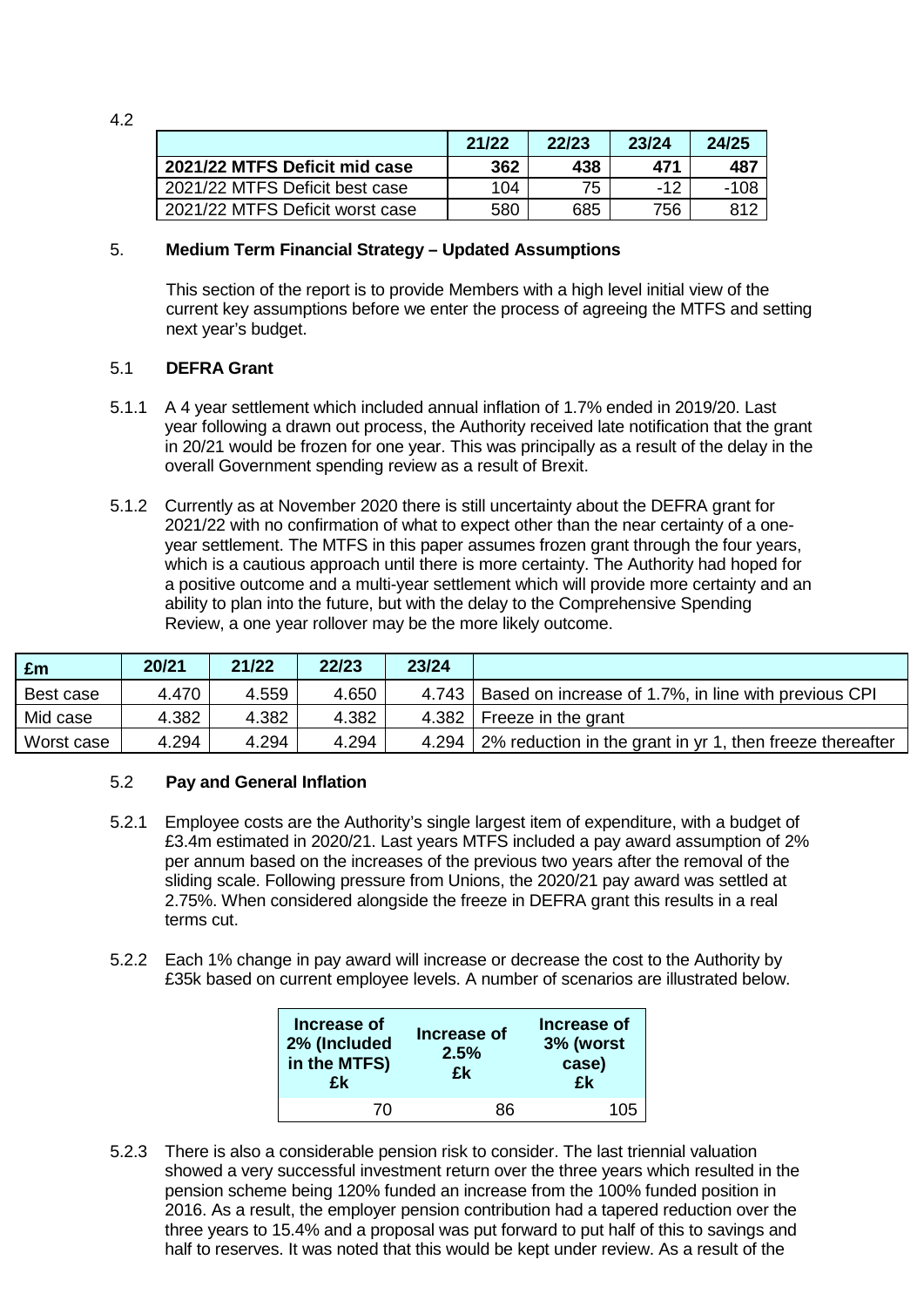pandemic, it is anticipated that the next valuation will result in an increase in the primary rate which will see an increased cost of pensions to the Authority. The reserves contribution will help to smooth this and it is now proposed that all of the savings from the rate reduction are put into reserves for the year 2021/22 and 22/23. It is considered likely that the new rate will be over 20% and the MTFS assumes 21% from 2023/24 onwards. Work is ongoing on this – and will be updated for the report going to National Park Authority in December.

#### 5.3 **Grants**

- 5.3.1 For the past two years, grants paid out from core funding have been reduced to help to balance the budget. It is to be noted that total grants paid out by the Authority remain high across all sources of income including external funding and S106.
- 5.3.2 In 2021/22 MTFS currently, all grants paid from core funds are reinstated to business plan levels as follows :-

|                             | £k  |
|-----------------------------|-----|
| Traditional boundary scheme | 50  |
| <b>PAWS</b> restoration     | 80  |
| Historical building grants  | 50  |
| Ranger grants               | 56  |
| Tourism grants              | 56  |
| Village caretaker grants    | 28  |
| Total                       | 320 |

5.3.3 As there is currently a deficit within the MTFS, it is proposed in the budget section of the paper that this area of core budgets may form part of mitigation measures in order to be able to produce a balanced budget in 2020/21.

#### 5.4 **Key Income Streams**

- 5.4.1 Car parking income follows the assumption from last year's budget, with a target of £651k set. This is an increase of £65k from the current year which is to cater for the additional parking at Sutton Bank.
- 5.4.2 This is made up of an additional £20k income at Sutton Bank which is benefiting from increased footfall plus £45k from the initiative that is looking at ways of generating increased income from our assets. The additional footfall at Sutton Bank means that £5k has been added into the budget for staffing costs to cope with demand at peak times.
- 5.4.3 Car park income currently is at challenging levels so there is no proposal to revise this further given the current uncertainty. As we saw earlier in the year, the pandemic resulted in the closure of car parking facilities and loss of income, but following reopening the staycation affect has resulted in higher income figures. This provides a level of uncertainty which means car parking figures will be kept under close review. The table below illustrates the value of any shortfall in income with every 1% resulting in £6,510 less income based on 21/22 MTFS income level.

| 21/22<br><b>Budget</b><br><b>Income</b> | Decrease of<br>1% | Decrease of<br>5% | Decrease of<br>10% | Decrease of<br><b>20% (worst</b><br>case<br>scenario) |
|-----------------------------------------|-------------------|-------------------|--------------------|-------------------------------------------------------|
| 651,000                                 | $-6,510$          | $-32,550$         | $-65,100$          | $-130,200$                                            |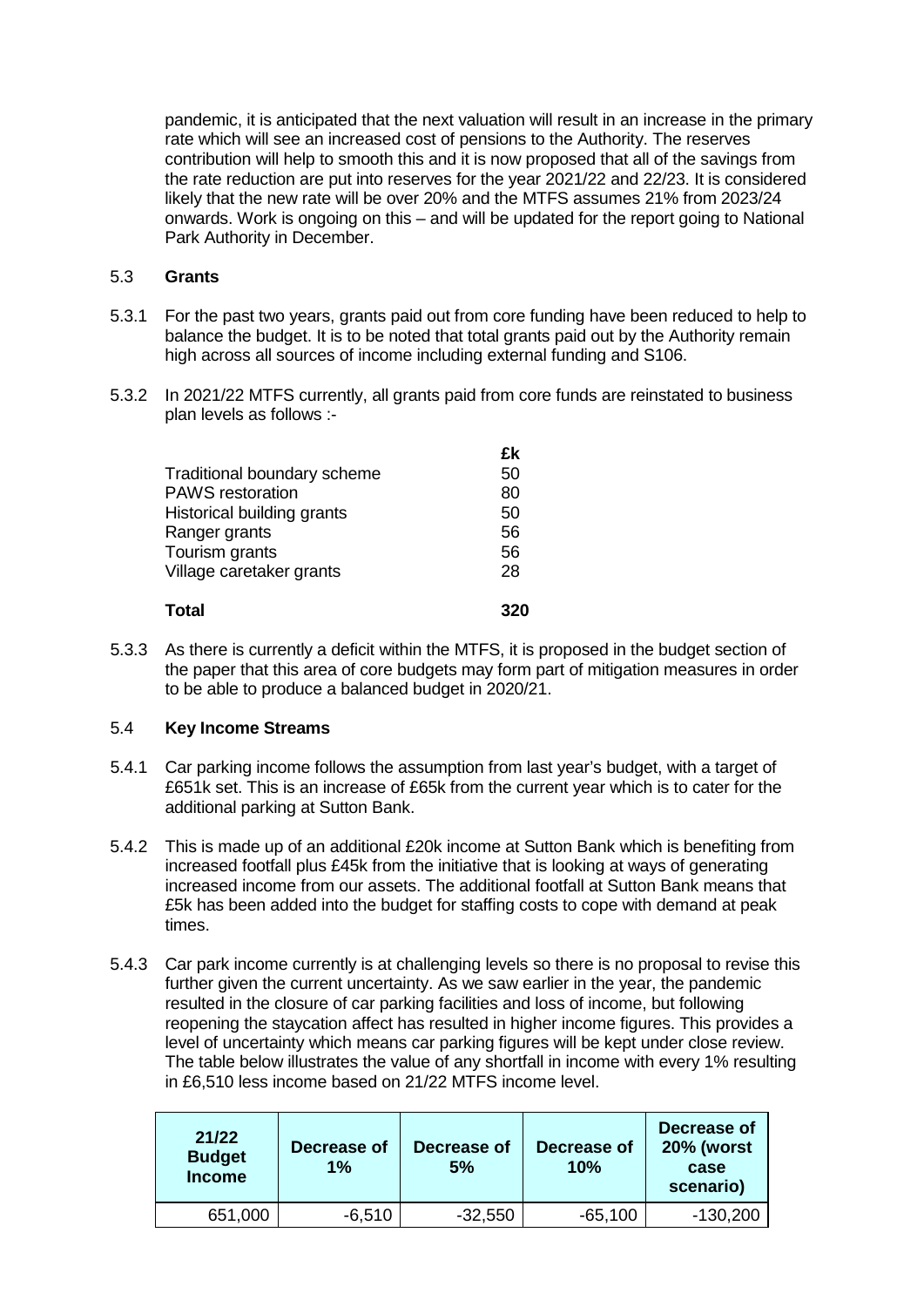- 5.4.4 Planning fees are also assumed to continue at levels set in the previous MTFS with the exception of pre-application fees. The volume of these has reduced, and as such the income has been reduced by £15k in the budget. In 2020/21 it was expected that planning income would be impacted by covid-19. However, application volumes have shown no sign of reduction, and indeed to August 2020, the value and volume of applications has increased and is running higher than budget.
- 5.4.5 Planning income can be impacted by economic factors, so some caution is considered and MTFS assumes application volumes to remain stable.
- 5.4.6 The table below illustrates the potential impacts of a reduction in planning income, should there be external factors impacting on volumes of applications.

| 20/21 Budget<br><b>Income</b> | Decrease of<br>1% | Decrease of<br>5% | Decrease of<br>10% | Decrease of<br>20% Worst<br><b>Case Scenario</b> |
|-------------------------------|-------------------|-------------------|--------------------|--------------------------------------------------|
| 275,000                       | $-2,750$          | $-13,750$         | $-27,500$          | $-55,000$                                        |

5.4.7 In the business plan, a target was included in the final year (2021/22) for additional generation of £50k from other funders. It is considered that this is a challenging target to achieve, and in the mid case is included at £25k. Details behind how this will be generated will form part of detailed budget discussions.

# 5.5 **Future Match Funding**

- 5.5.1 The strategy of generating external funding to help deliver more substantial projects has been very successful with sizeable projects such as Land of Iron, Ryevitalise and development of facilities at Sutton Bank.
- 5.5.2 The Land of Iron and Ryevitalise projects require the Authority to commit to significant match funding through both reserves and revenue. The Land of Iron project enters its final year in 2021/22 so consideration will need to be given to how future match funding should be budgeted for - an annual contribution to reserves to build up a match fund pot for use on major projects, or funded from existing revenue budgets. This will be a key point to be addressed in the development of the next business plan and will be discussed further as part of the budget process. The current MTFS does not budget for any additional match funding contributions for new projects unless these are taken from existing core budgets which is already challenging given the current level of deficit. The current level of reserves does not allow for substantial match funding, so these may need to be funded from revenue in the future.

## 5.6 **Reserves**

- 5.6.1 In line with the current Business Plan, most of the reserves are earmarked to spend over the period of the MTFS with the value expected to reduce to £1,052k at the end of the period based on current spending proposals
- 5.6.2 As per last year, it is recommended that the reserves contributions profile is maintained in order to help to smooth the impact of replacement of our IT and vehicles.
- 5.6.3 A business plan target was set that a minimum level of 5% of gross expenditure excluding S106 is to be maintained in the emergency reserve at any time. Again, if this was to dip below that level we would need to top this reserve back up from revenue budgets. The 2021/22 MTFS currently shows an expenditure level excluding S106 of £7.249m, 5% of this equates to £362k. In the 2020/21 revised budget, £111k usage of the emergency reserve has been approved which leaves a balance of £274k. To top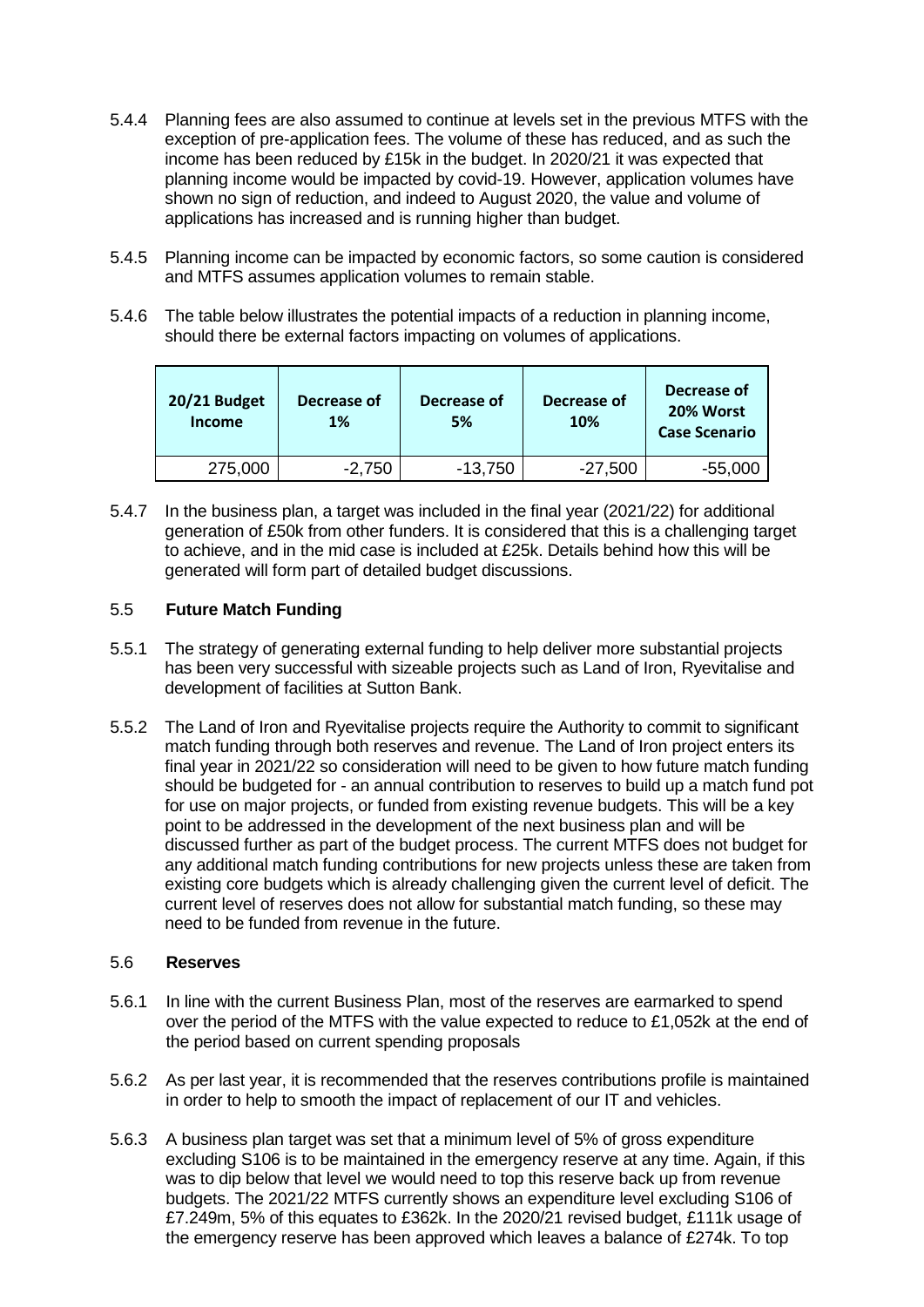this back up to 5% levels, an additional £88k would be required. It is recommended that this is reallocated from the current unallocated reserve in 21/22.

5.6.4 The reserves table in **Appendix 4** shows the anticipated movement in reserves over the period of the MTFS.

#### 6. **MTFS Summary**

- 6.1 This is a challenging time financially for much of the public sector, and yet as a result of increasing earned income and external funding, more volunteering and S106 arrangements we continue to deliver a lot of activity.
- 6.2 Whilst the DEFRA grant remains behind inflation, the financial pressures will continue with a risk that core services will tend to decline in order to support project and programme work.
- 6.3 Immediate efficiency savings may be challenging to achieve although there is considerable potential for new technology combined with changes in working practices to generate savings and productivity gains. There is still pressure for further innovation on income streams and the budget from 21/22 includes additional income generated from our car parking assets.
- 6.4 The covid-19 pandemic may continue to make 2021/22 challenging and income streams could continue to be affected. Equally, the staycation affect could help maintain levels of visitors to the National Park. This is an area that continues to be very challenging to predict.
- 6.5 Reserves will continue to smooth the impact of necessary acquisitions of new vehicles and new IT kit as well as supporting building works. This will help to manage those costs into the future. However, unallocated balances in the reserves are much lower, in accordance with the Business Plan, but reducing flexibility. Therefore we need to consider where funding will come from for future match fund large scale projects. This is a significant issue given other pressures on core resources.

## 7. **Draft Budget Proposal**

- 7.1 Officers have discussed at length and recommend the following draft budget proposal for 2021/22. This is based on the mid-case scenario illustrated in the MTFS. This proposal is a one year solution for 2021/22, with deficits from 2022/23 to be addressed through the business and management plan process which will be underpinned by a balanced MTFS focussing on the priorities and purposes contained within those plans.
- 7.2 Members will recall that last year the DEFRA grant freeze and higher pay award were covered from reserves by a surplus generated in the previous year, but a longer term solution is needed to cover the impacts of that in 21/22 plus a further grant freeze which is currently assumed in the budget.
- 7.3 The mid-case scenario shows a deficit of £362k. The table below sets out a proposal by Officers to balance the budget.

| <b>Deficit Following Additional Costs</b> | 362   |
|-------------------------------------------|-------|
| <b>Biodiversity</b>                       | $-13$ |
| Connectivity                              | $-75$ |
| <b>PAWS</b>                               | $-20$ |
| <b>TBS</b>                                | $-25$ |
| <b>Archive Services</b>                   | -3    |
| <b>Heritage Building Grants</b>           | -25   |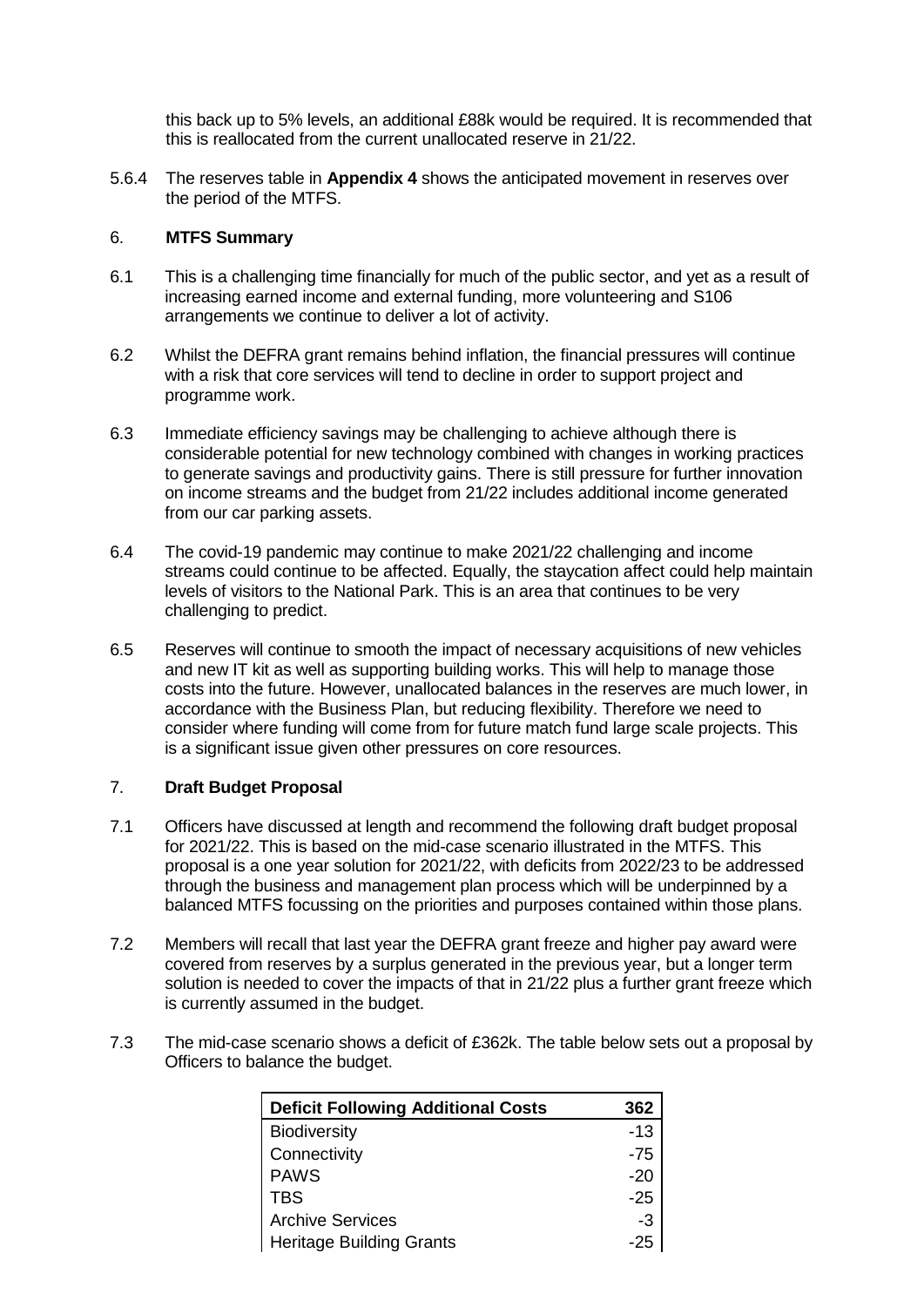| <b>Committee Costs</b><br>Corporate overheads (printing / | -10     |
|-----------------------------------------------------------|---------|
| postage)                                                  | -20     |
| Volunteers                                                | $-15$   |
| Rangers budgets                                           | -5      |
| Rosedale access route                                     | -4      |
| Tourism grant                                             | -56     |
| Village improvement grant                                 | -30     |
| <b>Admin Apprentice</b>                                   | $-10$   |
| Education saving net of income                            | $-3.6$  |
| <b>Community Champions</b>                                | $-0.6$  |
| Rangers - capital works budget                            | -16     |
| Contingency                                               | -10     |
| <b>Total</b>                                              | 20.8    |
| Reserves contribution                                     | $-20.8$ |
| <b>Balanced Budget</b>                                    |         |

- 7.4 This proposal is for one year, with a longer term strategic view underpinning the new Management Plan from 2022/23. Key areas of mitigation are detailed below:-
	- Grants. The option has been taken to reduce grants as per earlier years. The tourism grant has been reduced in full as grants are already provided from alternative sources of income and the team will be focussing on the development of the new website in 21/22 and this reduction will allow resources to focus on this key project. Proposal is to then reduce the village improvement, traditional boundary, PAWS and heritage building grants. Village caretaker and archaeology grants will be preserved at full value.
	- **One-Year Savings.** Some one year savings have been identified within ranger budgets. Overall expenses for volunteers are expected to reduce next year also.
	- **Sustainable Savings.** Longer term savings have been identified in the admin apprentice role which is currently vacant and no longer required, archive services and corporate overheads in committee costs, printing and postage which are generated from increased remote and electronic working.
	- **Conservation works.** Projects such as the Rye and Esk are delivering considerable connectivity and biodiversity outcomes and are the focus for the team in 2021/22. As a result, connectivity and biodiversity budgets have been reduced for one year, but £100k of connectivity works will still be delivered.
	- **Contingency.** This budget in previous years has been a contribution to reserves to cover inflation. The new business plan proposal should include applying inflation to budgets rather than separately as a contingency. For this one year extension, instead of a contribution to reserves, this will be maintained as a contingency budget within revenue. It is proposed to reduce the MTFS £50k contingency to £40k.
- 7.5 The steps above will help to mitigate the majority of the budget deficit for 2021/22 but there is a small call on the unallocated reserve of £20.8k which it is recommended to take from the unallocated reserve.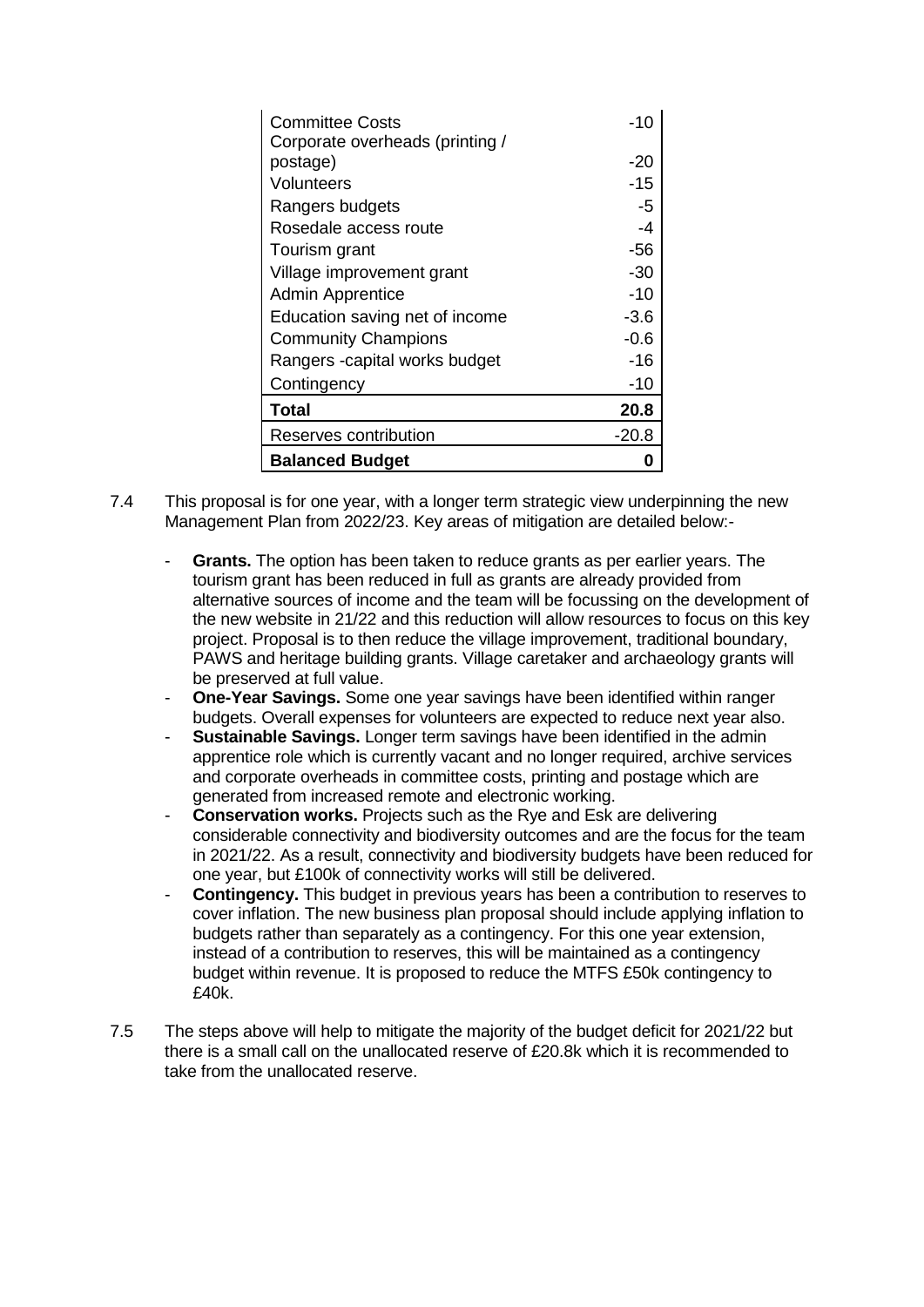## 8. **Next Steps**

8.1 The formal process for the development and approval of the 2021/22 budget at member level is as follows;

| Draft budget              | <b>FRASC</b> | November 2020 |
|---------------------------|--------------|---------------|
| Draft budget              | NPA          | December 2020 |
| Final proposed budget     | <b>FRASC</b> | February 2021 |
| Final budget for sign off | NPA          | March 2021    |

# 9. **Recommendations**

- 9.1 Members are asked to comment on the draft MTFS for further transmission to full Authority in December.
- 9.2 Members are asked to comment on the draft budget proposals in section 7 for further transmission to full Authority in December including the change in the purpose of the building reserve as laid out in 3.7.5 and use of the unallocated reserve to top the emergency reserve back up and balance the budget in 21/22 as per points 5.6.3 and 7.3.

Contact Officers Peter Williams, Chief Financial Officer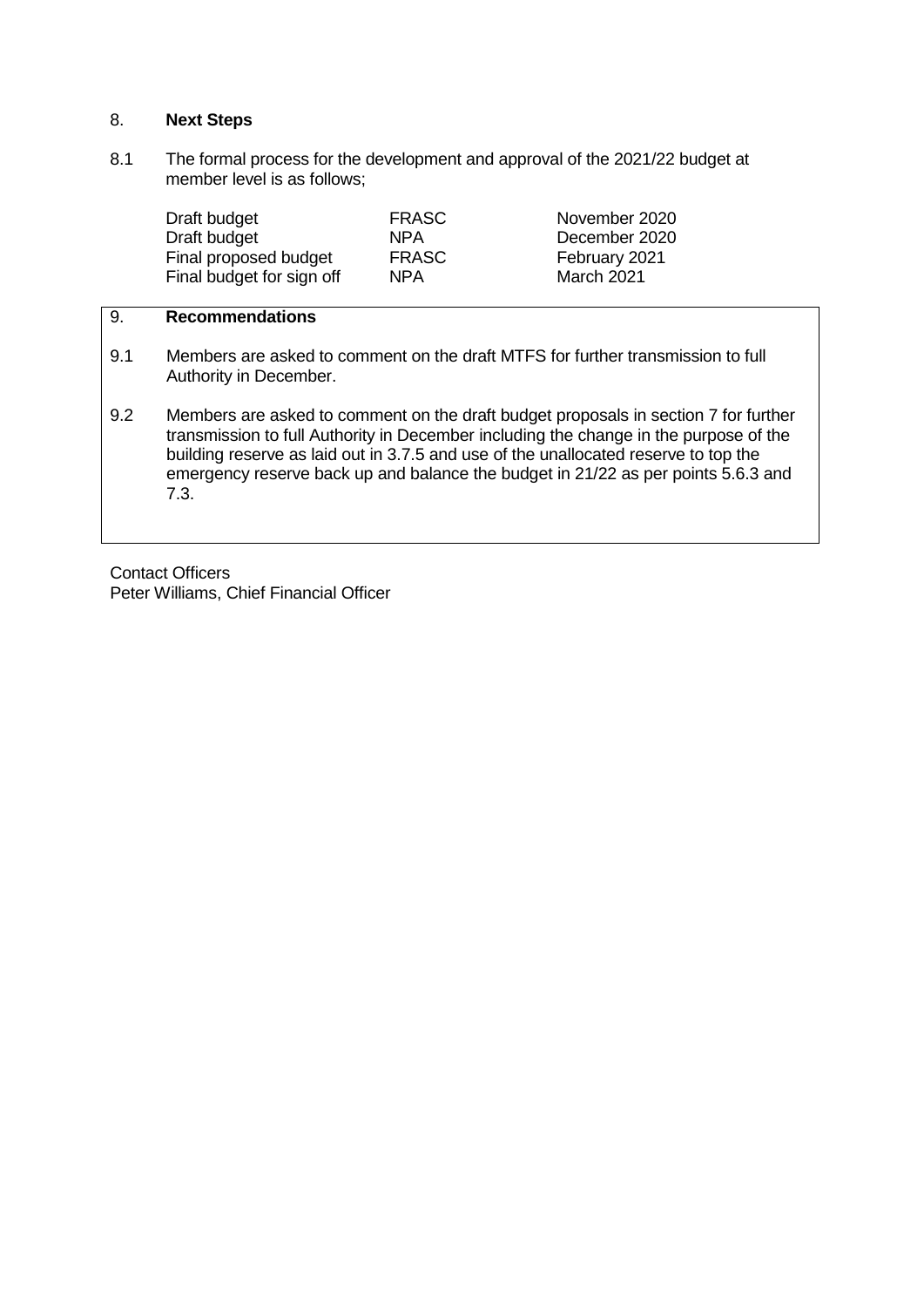| <b>Appendix 1 - MTFS by Function</b>           | 2021/22<br><b>Budget</b> | 2022/23<br><b>Budget</b> | 2023/24<br><b>Budget</b> | 2024/25<br><b>Budget</b> |
|------------------------------------------------|--------------------------|--------------------------|--------------------------|--------------------------|
| <b>Income</b>                                  |                          |                          |                          | £                        |
| <b>Conservation Of Cultural Heritage</b>       | 90,110                   | 600                      | 600                      | 600                      |
| <b>Conservation Of The Natural Environment</b> | 755,080                  | 694,170                  | 126,790                  | 31,660                   |
| <b>Corporate Management</b>                    | 220,690                  | 225,960                  | 231,230                  | 236,500                  |
| <b>Development Control</b>                     | 269,750                  | 269,750                  | 269,750                  | 269,750                  |
| <b>Forward Planning</b>                        | 16,550                   | 16,800                   | 17,050                   | 17,300                   |
| <b>Promoting Understanding</b>                 | 396,740                  | 403,740                  | 358,740                  | 358,740                  |
| Rangers & Volunteers                           | 0                        | $\Omega$                 | 0                        | 0                        |
| <b>Recreation Management</b>                   | 903,500                  | 903,500                  | 903,500                  | 903,500                  |
| <b>DEFRA Grant</b>                             | 4,381,730                | 4,381,730                | 4,381,730                | 4,381,730                |
| <b>Total Income</b>                            | 7,034,150                | 6,896,250                | 6,289,390                | 6,199,780                |
|                                                |                          |                          |                          |                          |
| <b>Expenditure</b>                             |                          |                          |                          |                          |
| <b>Conservation Of Cultural Heritage</b>       | $-306,180$               | $-198,640$               | $-200,690$               | $-202,780$               |
| <b>Conservation Of The Natural Environment</b> | $-1,565,450$             | $-1,497,650$             | $-941,670$               | $-785,370$               |
| <b>Corporate Management</b>                    | $-1,583,000$             | $-1,635,740$             | $-1,620,390$             | $-1,645,430$             |
| <b>Development Control</b>                     | $-582,110$               | $-592,840$               | $-603,770$               | $-614,930$               |
| <b>Forward Planning</b>                        | $-261,530$               | $-255,590$               | $-257,690$               | $-259,820$               |
| <b>Promoting Understanding</b>                 | $-1,304,280$             | $-1,328,370$             | $-1,297,820$             | $-1,316,650$             |
| Rangers & Volunteers                           | $-706,440$               | $-716,330$               | $-726,400$               | -736,680                 |
| <b>Recreation Management</b>                   | $-1,087,200$             | $-1,109,520$             | $-1,112,090$             | $-1,124,920$             |
| <b>Total Expenditure</b>                       | $-7,396,190$             | $-7,334,680$             | $-6,760,520$             | $-6,686,580$             |
| <b>Deficit</b>                                 | $-362,040$               | $-438,430$               | $-471,130$               | $-486,800$               |

**Note: All of these figures are pre-**

**recharges.**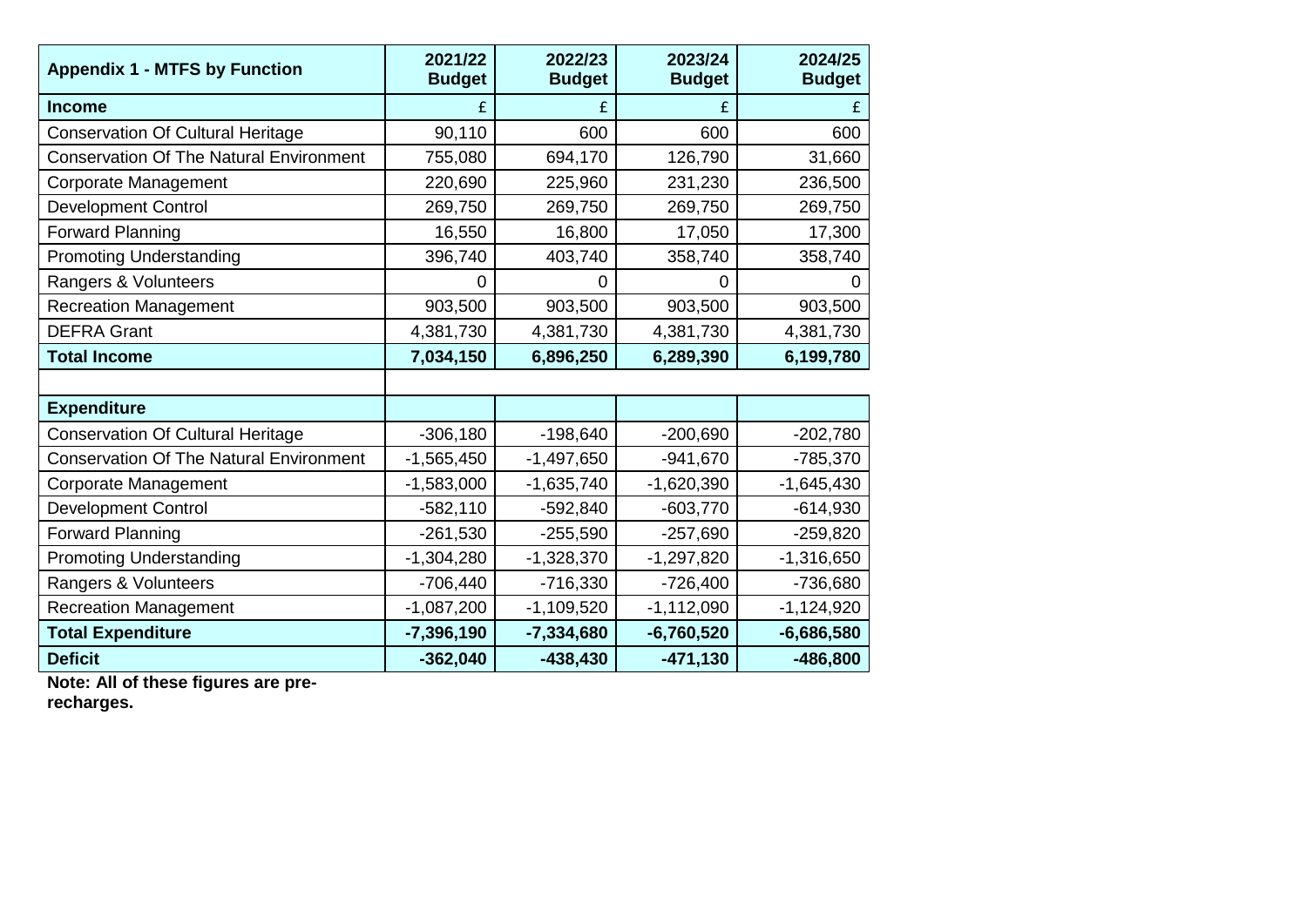| Appendix 2 - MTFS by<br><b>Subjective</b> | 2021/22<br><b>Budget</b> | 2022/23<br><b>Budget</b> | 2023/24<br><b>Budget</b> | 2024/25<br><b>Budget</b> |
|-------------------------------------------|--------------------------|--------------------------|--------------------------|--------------------------|
| <b>Income</b>                             | £                        | £                        | £                        | £                        |
| <b>Other Grants</b>                       | 838,680                  | 687,090                  | 288,340                  | 199,480                  |
| <b>Sales</b>                              | 234,250                  | 234,250                  | 234,250                  | 234,250                  |
| Lettings                                  | 91,870                   | 91,870                   | 91,870                   | 91,870                   |
| <b>Booking Fees</b>                       | 65,300                   | 65,300                   | 65,300                   | 65,300                   |
| Car Park Income                           | 651,000                  | 651,000                  | 651,000                  | 651,000                  |
| <b>Planning Fees</b>                      | 269,750                  | 269,750                  | 269,750                  | 269,750                  |
| Other Income                              | 115,790                  | 116,060                  | 116,330                  | 116,600                  |
| Donations & Sponsorship                   | 47,500                   | 47,500                   | 47,500                   | 47,500                   |
| Investment Income                         | 10,000                   | 15,000                   | 20,000                   | 25,000                   |
| <b>Capital Receipts</b>                   | 16,550                   | 16,800                   | 17,050                   | 17,300                   |
| <b>External Match Funding</b>             | 211,730                  | 219,900                  | 6,270                    | U                        |
| S106 staff recharge                       | 100,000                  | 100,000                  | 100,000                  | 100,000                  |
| <b>DEFRA Grant</b>                        | 4,381,730                | 4,381,730                | 4,381,730                | 4,381,730                |
| <b>Total Income</b>                       | 7,034,150                | 6,896,250                | 6,289,390                | 6,199,780                |
|                                           |                          |                          |                          |                          |
| <b>Expenditure</b>                        |                          |                          |                          |                          |
| <b>Employees</b>                          | $-3,630,130$             | $-3,723,810$             | $-3,760,420$             | $-3,838,470$             |
| Premises                                  | $-389,510$               | $-405,230$               | $-401,060$               | $-407,020$               |
| Transport                                 | $-180,650$               | $-180,650$               | $-180,650$               | $-180,650$               |
| <b>Supplies &amp; Services</b>            | $-2,040,110$             | $-1,865,030$             | $-1,254,170$             | $-1,091,880$             |
| Grants                                    | $-576,100$               | $-576,100$               | $-576,100$               | $-576,100$               |
| <b>Third Party</b>                        | $-379,690$               | $-383,860$               | $-388,120$               | $-392,460$               |
| Contribution to reserves                  | $-150,000$               | $-150,000$               | $-150,000$               | $-150,000$               |
| Inflation contingency                     | $-50,000$                | $-50,000$                | $-50,000$                | $-50,000$                |
| <b>Total Expenditure</b>                  | $-7,396,190$             | $-7,334,680$             | $-6,760,520$             | $-6,686,580$             |
| <b>Deficit</b>                            | $-362,040$               | $-438,430$               | $-471,130$               | $-486,800$               |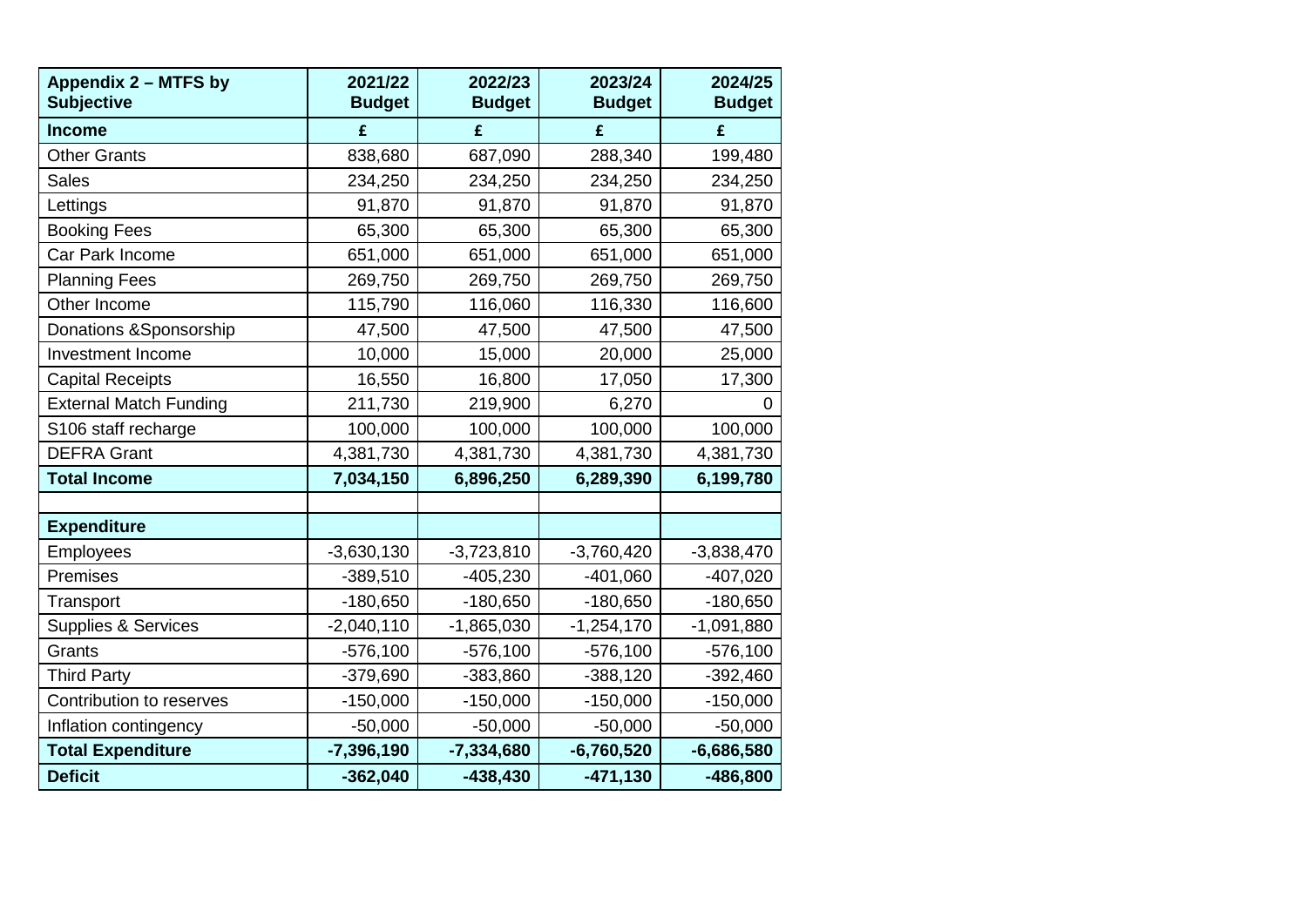| <b>Appendix 3: Budget Proposal by</b><br><b>Function</b> | 2021/22<br><b>MTFS</b> | <b>Proposed</b><br><b>Mitigation</b> | <b>Proposed</b><br>2021/22<br><b>Budget</b> |
|----------------------------------------------------------|------------------------|--------------------------------------|---------------------------------------------|
| <b>Income</b>                                            | £                      | £                                    | £                                           |
| <b>Conservation Of Cultural Heritage</b>                 | 90,110                 |                                      | 90,110                                      |
| <b>Conservation Of The Natural</b><br>Environment        | 755,080                |                                      | 755,080                                     |
| <b>Corporate Management</b>                              | 220,690                |                                      | 220,690                                     |
| <b>Development Control</b>                               | 269,750                |                                      | 269,750                                     |
| <b>Forward Planning</b>                                  | 16,550                 |                                      | 16,550                                      |
| <b>Promoting Understanding</b>                           | 396,740                |                                      | 396,740                                     |
| Rangers & Volunteers                                     | 0                      |                                      | 0                                           |
| <b>Recreation Management</b>                             | 903,500                |                                      | 903,500                                     |
| <b>DEFRA Grant</b>                                       | 4,381,730              |                                      | 4,381,730                                   |
| <b>Total Income</b>                                      | 7,034,150              | $\mathbf 0$                          | 7,034,150                                   |
|                                                          |                        |                                      |                                             |
| <b>Expenditure</b>                                       |                        |                                      |                                             |
| <b>Conservation Of Cultural Heritage</b>                 | $-306,180$             | 25000                                | $-331,180$                                  |
| Conservation Of The Natural<br>Environment               | $-1,565,450$           | 133000                               | $-1,698,450$                                |
| <b>Corporate Management</b>                              | $-1,583,000$           | 50000                                | $-1,633,000$                                |
| <b>Development Control</b>                               | $-582,110$             | 3000                                 | $-585,110$                                  |
| <b>Forward Planning</b>                                  | $-261,530$             | 86000                                | $-347,530$                                  |
| <b>Promoting Understanding</b>                           | $-1,304,280$           | 4200                                 | $-1,308,480$                                |
| Rangers & Volunteers                                     | $-706,440$             | 36000                                | $-742,440$                                  |
| <b>Recreation Management</b>                             | $-1,087,200$           | 4000                                 | $-1,091,200$                                |
| <b>Total Expenditure</b>                                 | $-7,396,190$           | 341,200                              | $-7,054,990$                                |
| <b>Deficit</b>                                           | $-362,040$             | 341,200                              | $-20,800$                                   |